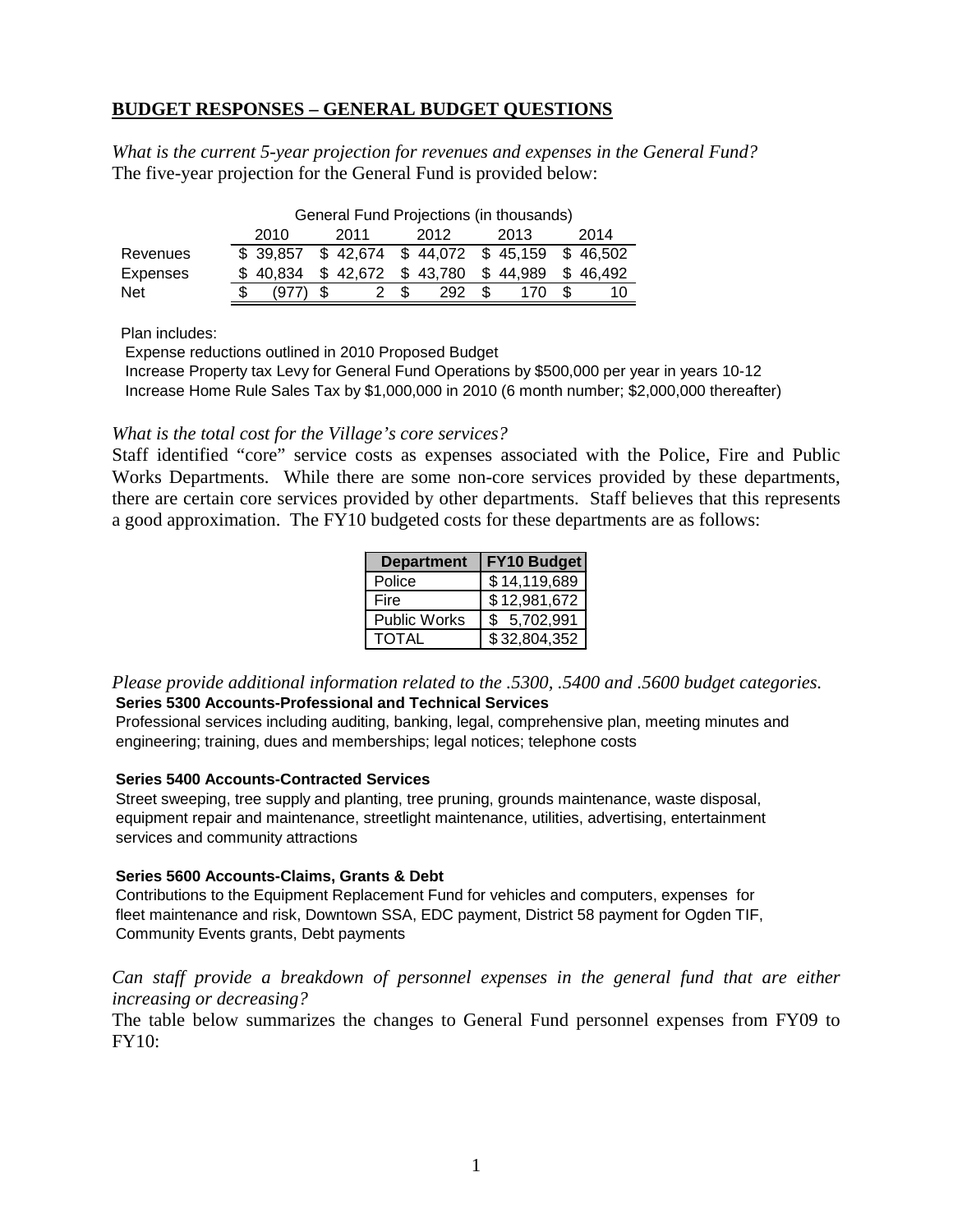|                        |             |             | Increase / |
|------------------------|-------------|-------------|------------|
|                        | <b>FY09</b> | <b>FY10</b> | (Decrease) |
| Salaries and Overtime  | 22,252,286  | 21,757,195  | (495,091)  |
| Police & Fire Pensions | 2,840,352   | 3,685,460   | 845,108    |
| <b>IMRF Pensions</b>   | 1,132,379   | 1,116,826   | (15, 553)  |
| <b>Other Benefits</b>  | 4,400,839   | 4,131,823   | (269, 016) |
| Total                  | 30,625,856  | 30,691,304  | 65,448     |

*What is available in the recommended budget for Council member meetings and training sessions? What is available for staff training and development?* 

The FY10 General Fund budgets for Village Council and staff training are provided below:

|                       | FY10      |  |  |
|-----------------------|-----------|--|--|
| Council               | 5,000     |  |  |
| Staff                 | \$141,355 |  |  |
| <b>Total Training</b> | \$146,355 |  |  |

The FY10 General Fund allocation for staff training represents <1% of total employee salaries.

*Are there any employees who are currently off due to workers comp. / disability that are still listed in the staffing plan. Do we expect any of them to not return to work?* 

There are currently two employees that are unable to perform their job duties and are receiving workers compensation. These individuals are included in the staffing plan:

- o One in the Fire Department is not working, return is uncertain.
- o One in Police Department is working light duty, return is uncertain.

### *The FD administration has a vacancy for chief, with the current staffing what position is open while Interim Chief Jackson is in his position?*

Under the current staffing arrangement, Jim Jackson is serving as Interim Fire Chief and Jeff Pindelski is serving as Interim Deputy Chief. Jeff's Battalion Chief position is temporarily open.

### *Other General Fund expenses, #496 please explain what this is for*

The following items are budgeted in program 496 in the General Fund:

- o \$136,572-Payment to District 58 based on an existing IGA related to the Ogden TIF.
- o \$1,746-Payment to Darien Woodridge Fire Protection District for property taxes for a previous annexation

## *FD Programs #731 please explain more of what this program is for, can some of this work be done by village staff?*

This program tracks the maintenance costs for all Fire Department facilities. The Village's Building Services Department is responsible for these facilities as well as all other Village facilities. There are 2 employees available on staff to do this type of work. The Building Services Manager reviews projects, scheduling and timing. Internal staff is assigned to projects, but if staff doesn't have the time or capability to do the work, outside firms may be used.

## *Could staff comment on Gordon Goodman's email on cash balance?*

There is a difference between cash balance and fund balance. The Village's policy relates to cash balance, which at the end of 2010 is projected to be \$9,265,705 as shown on page 2-3 of the Proposed 2010 Budget.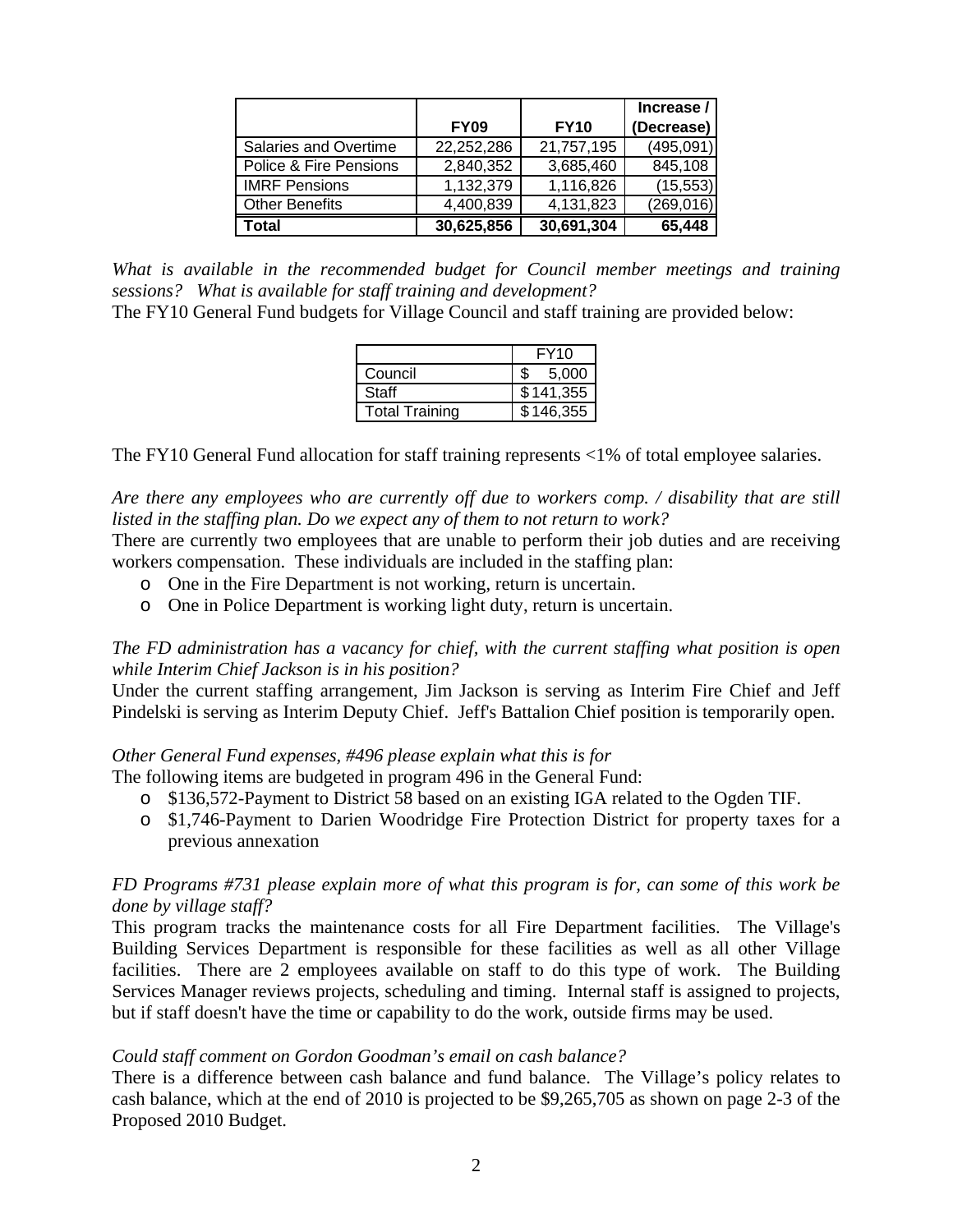The Village's policy is as follows:

General Operations Fund Cash Balance will be no less than 2 months of annual operating expenses, and not more than 4 months of annual operating expenses. Operating expenses are defined as the total amount of budgeted expenses used for regular operations less the amounts budgeted for

- Controlled assets (5700 type)
- Capital assets (5800 type)
- Pension expense specifically supported with a tax levy (Police and Fire)

2010 General Fund expenses are proposed at \$40,834,257. Subtracting out the 5700 accounts (\$120,696), 5800 accounts (\$10,000) and Police and Fire Pension (\$3,685,460) totals \$37,018,101. The projected cash balance at the end of 2010 is projected to be \$9,265,705 which is equal to three months of operating expenses. Staff does not recommend using additional reserves to address the structural gap in the General Fund.

*Please provide a list of additional General Fund expense reductions that the Council could consider.* 

The list below indicates additional General Fund expense reductions which the Village Council could consider. :

| $\circ$ Eliminate the bike race* -                           | \$34,500 |
|--------------------------------------------------------------|----------|
| o Eliminate the Independence Day Parade and Fireworks -      | \$26,400 |
| o Eliminate the Taxi Subsidy Program -                       | \$90,000 |
| o Implement a Cost Share Program for Parkway Tree Planting - | \$50,000 |

\* Please note, if the Council elects to eliminate the bike race, the Village must notify bike race vendors by December 1, 2009.

*What is the financial impact of modifying the taxi program as follows:* 

- o *45% subsidy, keep the limit at 60 coupons per month*
- o *50% subsidy, keep the limit at 100 coupons per month*
- o *60% subsidy, keep the limit at 100 coupons per month*
- o *60% subsidy, limit of 60 coupons per month*

It is difficult to determine the exact cost savings which would be realized through the institution of various taxi coupon purchasing or subsidy changes for two reasons. First, staff does not track the number of outstanding taxi coupons which residents may currently possess and which could be used at a future date due to a lack of an expiration date. Second, staff is unable to forecast how resident taxi coupon purchasing practices may change as a result of a reduced subsidy. However, staff has completed a preliminary analysis of the approximate cost savings the Village could realize as a result of various taxi subsidy program changes. This analysis is summarized in the table below:

| <b>Change in Program FY10</b> Estimated Village Savings |              |
|---------------------------------------------------------|--------------|
| 45% Subsidy, Limit \$60                                 | \$<br>55,000 |
| 50% Subsidy, Limit \$60                                 | \$<br>50,000 |
| 60% Subsidy, Limit \$60                                 | \$<br>40,000 |
| 50% Subsidy, Limit \$100                                | \$<br>30,000 |
| 60% Subsidy, Limit \$100                                | \$<br>20,000 |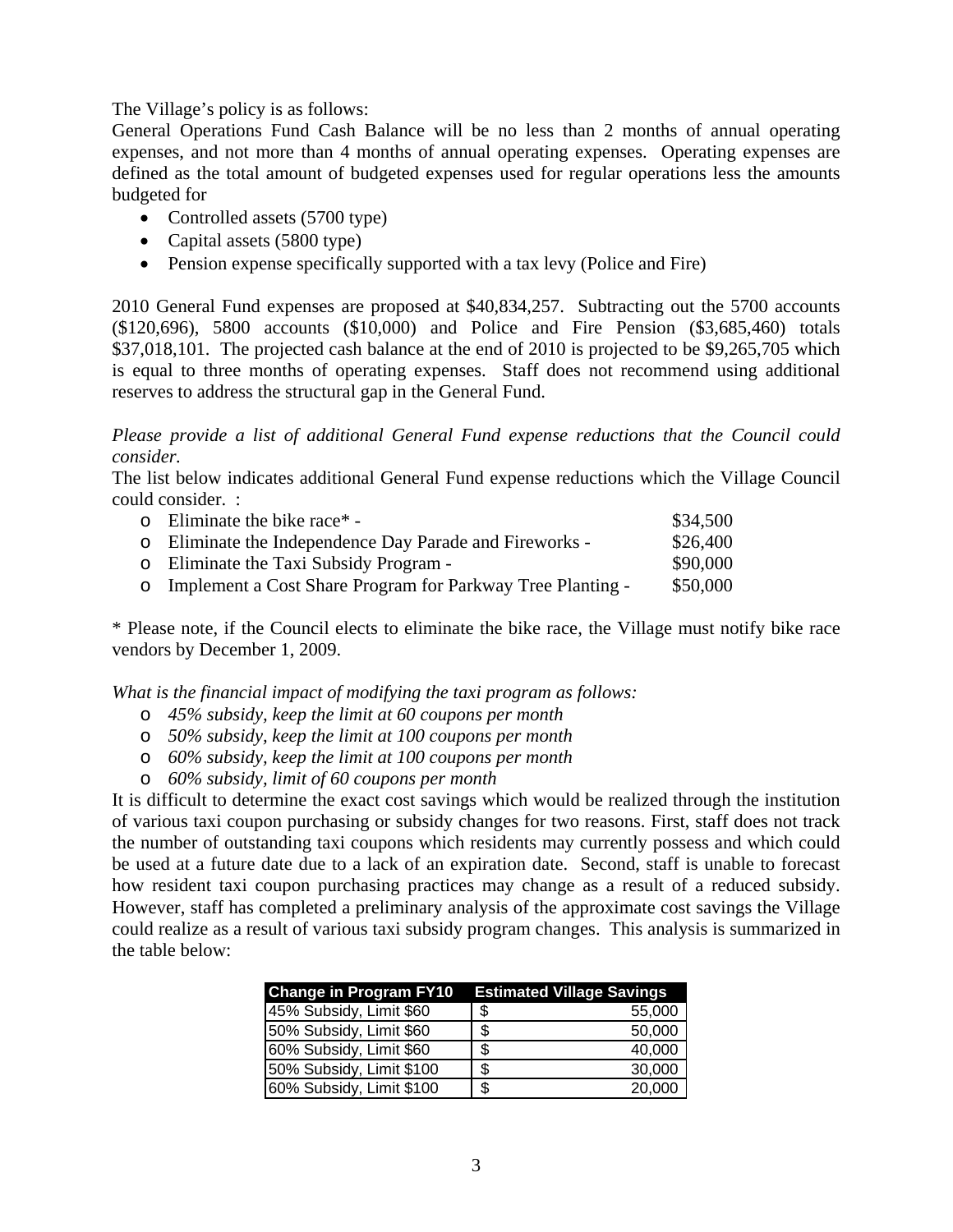### *Please provide an estimate of the net \$ effect of eliminating PSRT coverage on Sundays.*

Staff estimates that eliminating PSRT coverage on Sundays would result in a net savings of \$8,000 for the Village. Approximately \$10,000 would be deleted from the budget with the elimination of Sunday PSRT coverage. This would be offset by overtime costs for off-duty PW employees for calls deemed to be an emergency. Staff estimates overtime costs for emergencies at approximately \$2,000 per year.

*Can we provide one or two persons to do basic emergency maintenance and contract out for other fleet maintenance services? For example, do we need to do our own vehicle prep? Include overhead allocations – not just direct labor.* 

Staff is always investigating new and different methods for reducing the cost of maintaining the Village fleet. Recently staff has analyzed the Village's fleet and implemented several operating efficiencies which have resulted in substantial cost savings. During this analysis staff compared the Village's fully loaded labor cost to a retail repair station. The Village's fully loaded cost per hour is \$80 compared to a \$100 per hour cost of a private sector vehicle repair station. This cost analysis of the retail repair station did not consider the cost of moving vehicles around to various facilities for repair and maintenance.

Staff could investigate this option further if directed by Council as part of the Village's Strategic Plan.

*Should staff consider taking a one time transfer from General Fund to the Transportation Fund in the amount of \$2M to eliminate carry forward operating debt from previous years*  Staff is going to research this issue with the Village's Financial Advisor to determine if there will be an effect on the Village's bond rating by making this transfer.

### *Could/Should we consider taking a \$1.5M transfer from the General Fund to the 562 Risk Management Fund?*

Staff will analyze the Village's Risk Management Fund as part of the Strategic Plan in 2010 and will seek out various cost effective measures in an effort to address the comments made by the Village's auditor.

### *Please provide the 2010 – 2020 estimated General Fund Revenue and Expense Curve*

The chart below compares the projected General Fund revenues and expenses for a period from FY09 to FY20. The dotted lines indicate the forecasted revenues / expenses if no changes are made in the Village's current business model. The solid lines indicate the projected revenues / expenses if staff's proposed long range financial planning recommendations are implemented.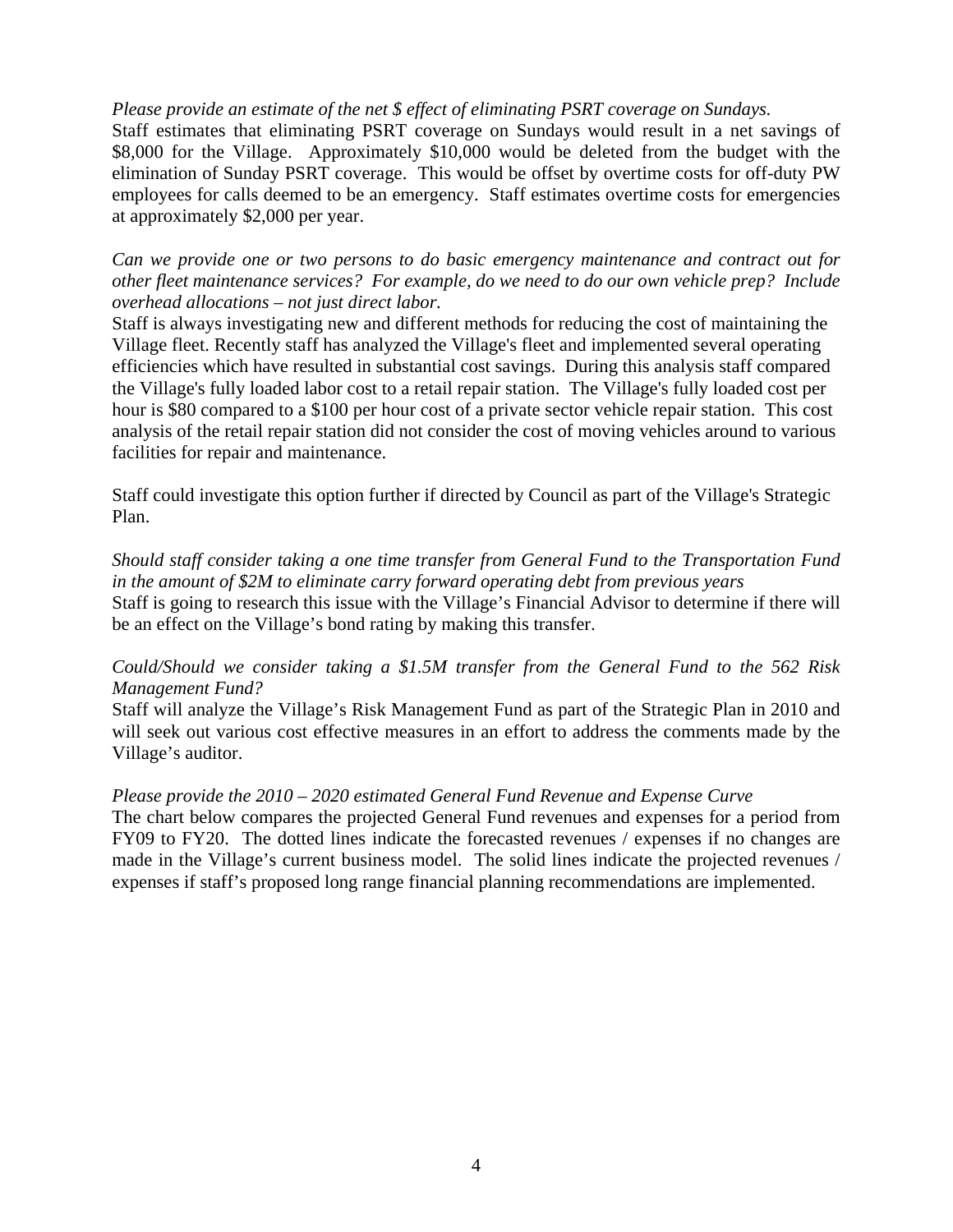

### *General Fund; what are the "Other Local Taxes"?*  This line item is for Automobile Rental Tax.

*General Fund; what are the "State Shared Local Taxes"? (\$620,000-2009 estimate)*  State Shared Local Taxes are those taxes that are collected by the state and "shared" with units of local government (For example, motor fuel taxes, income taxes, replacement taxes, and sales and use taxes). These taxes are reported on returns that are filed with the state for the particular type of tax, and the local government's portion is remitted to them by the state.

Use tax is a type of sales tax designed to distribute the tax burden fairly among Illinois consumers and to assure fair competition between Illinois and out-of-state businesses. Illinois law requires you to pay tax at the Illinois rate when you buy an item from another state or country to use in Illinois. If you pay less than the Illinois rate to another state, you must pay Illinois the difference. If you purchase an item from another country, you must pay Illinois the full use tax rate.

### *General Fund; what are the "Administrative Fees"?*

This line item is for Administrative Towing Fees. The Village Code provides for seizure and impoundment of vehicles upon commission of certain offenses. The fine under this ordinance is \$500.

## *General Fund; what are the "Other Fees, Charges and Fines"?...why the \$800k reduction in the 2010 budget?*

The revenues in this line item include many miscellaneous items including public hearing fees, alarm board fees, false alarm services, animal traps, taxi coupons, sale of seized property, and recovered costs (pass-throughs).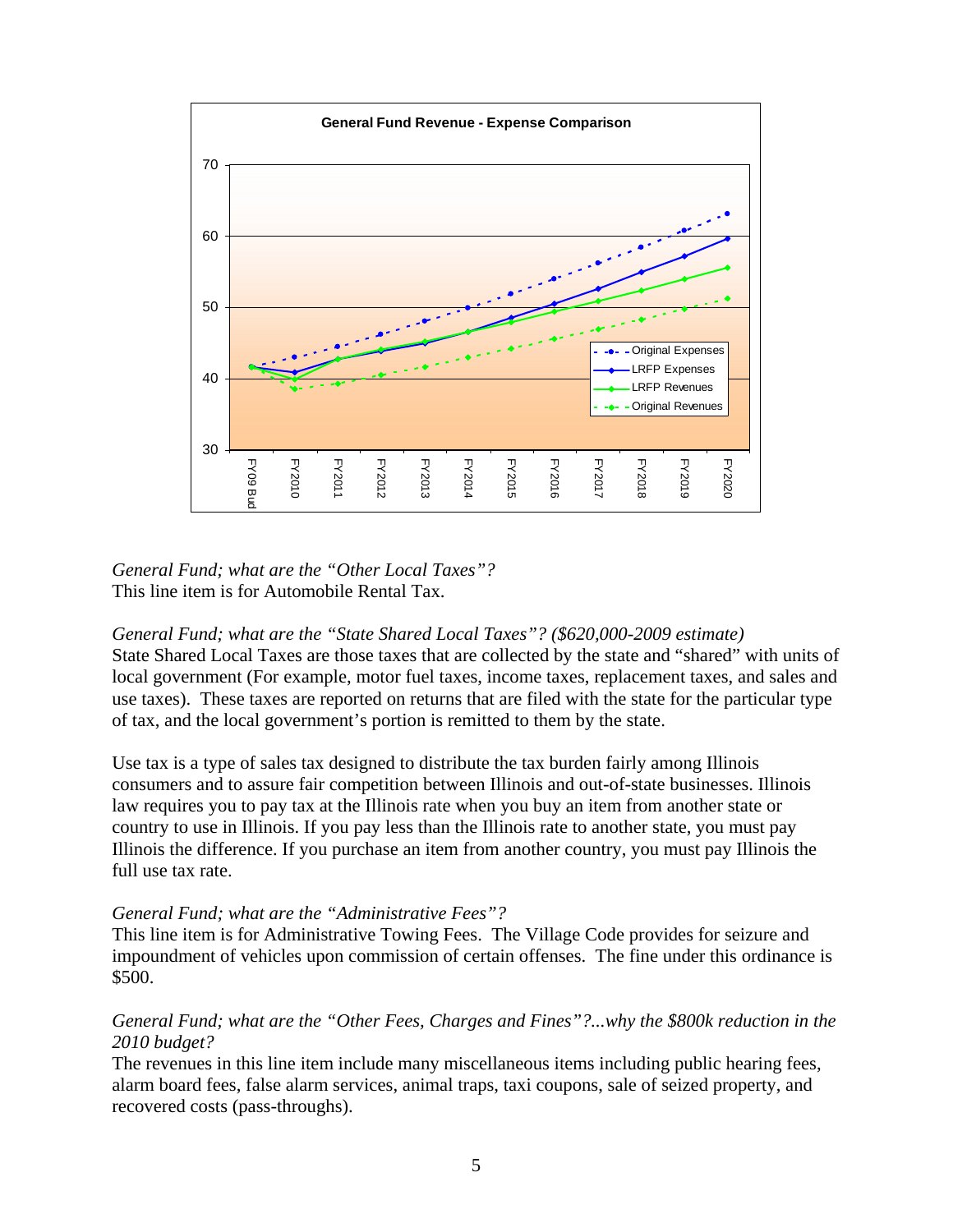The following are the major decreases in this revenue category from 2009 to 2010: In 2009 the Village took \$517,000 into income for old unclaimed construction bonds. In addition, 2009 reflects \$131,000 that relates to Primeco. Under the Primeco settlement, the funds received by the Village had to be spent on unbudgeted items. The accounting for these transactions shows an unbudgeted expense in the General Fund with offsetting unbudgeted revenue in the General Fund. The 2009 budget contains \$39,000 in revenues for Counseling and Social Services. This program was eliminated in the proposed FY10 budget.

### *General Fund; what are the" Other Financial Resources"?...why the elimination in the 2010 budget?*

This line item is for transfers from other funds. 2009 includes a transfer from the Municipal Buildings Fund for interest earned on Fire Station 2 proceeds in the amount of \$355,000. The remaining amount is for sales tax rebates from Luxury Motors that will not be paid.

*General Fund; what is the line 59 "Other Financial Resources"? (\$200,000 in 2010)*  This line item is for transfers to other funds. In 2010 the \$200,000 transfer is to the Risk Fund.

### *What is the anticipated use of the 998 account? Why was this number zero in 2009 but substantial in both 2007 and 2008?*

This item is for a transfer to the Village's Risk Fund. This transfer was made from the Water Fund in 2009.

# *Please describe the positions, responsibilities and duties of the "Assistant Finance Director" and "Budget Officer".*

The Assistant Finance Director manages all the Accounting functions in the department including Financial Statement Preparation, Payroll, Water Billing, Accounts Receivable and Payable, Cash Receipts, Account Reconciliation, Fixed Assets, Debt and Cashiering. This position also manages the preparation of the CAFR and all client prepared audit work papers and assists in the preparation of the Budget and Long Range Financial Plan.

The Budget Officer manages the Purchasing and Grant functions. The primary duty is to monitor the Village's budget including reviewing all expenditures, researching and implementing operating efficiencies, and leading the innovation team. The Budget Officer assists in the preparation of the Budget and Long Range Financial Plan and handles the Treasury functions of the department including banking, cash management and investing.

### *Please provide a comparison of the 2010 Village contributions for pensions, social security and medicare for IMRF employees, Police Officers and Fire Fighters*

The table below compares the 2010 Village Contribution for pensions, social security and medicare for Police, Fire and IMRF employee types.

| <b>Village Contribution</b> |           | % Social |        |                                             |              |
|-----------------------------|-----------|----------|--------|---------------------------------------------|--------------|
| 2010                        | $%$ IMRF* |          |        | Security   % Pension   % Medicare   Total % |              |
| <b>IMRF Employees</b>       | 10.30%    | 6.20%    |        |                                             | 1.45% 17.95% |
| <b>Police</b>               |           |          | 25.07% |                                             | 1.45% 26.52% |
| Fire                        |           |          | 30.86% |                                             | 1.45% 32.31% |

\*IMRF: 13.04% net of 2.74% paid for Early Retirement Incentive